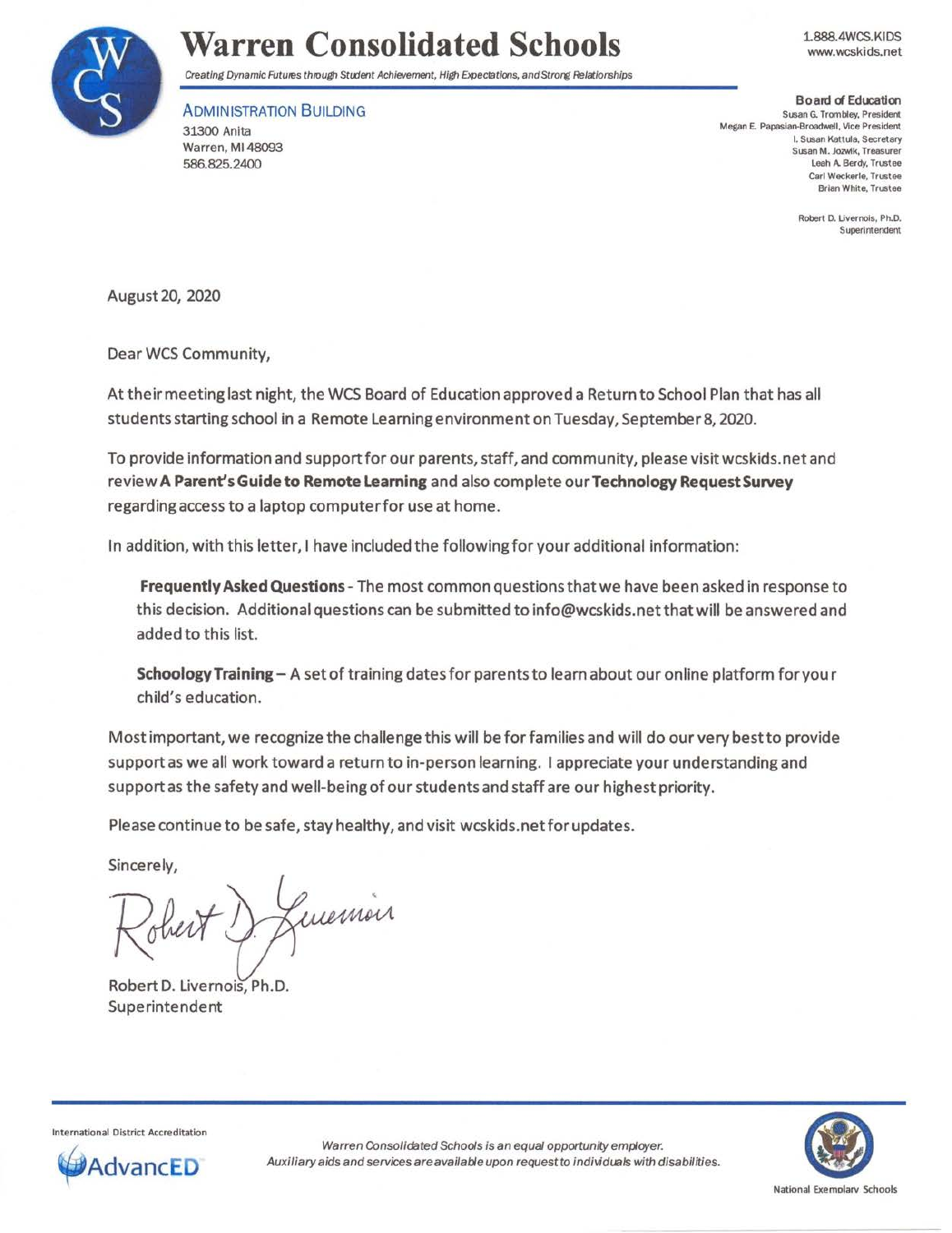

# **Frequently Asked Questions**

# **The 2020-2021 School Year**

**In addition to reviewing the information below, please consult our "Parent's Guide to Remote Learning," available at wcskids.net.**

## **If you have a question that is not answered, please submit it to [info@wcskids.net.](mailto:info@wcskids.net)**

1. What is the Return to School Plan for Warren Consolidated Schools to start the 2020-2021 School Year?

At their meeting on August 19, 2020, the WCS Board of Education approved a two-part recommendation:

Part 1: Approve to start school September 8, 2020, in a remote learning environment for all students, except those who are required to have in-person supports as required by state and federal law.

Part 2: Approve the revised Warren Consolidated Schools COVID-19 Preparedness and Response Plan for The MI Safe Schools: Michigan's 2020-21 Return to School Roadmap.

2. What is the difference between "Virtual Learning" and "Remote Learning?"

There are similarities between "Virtual" and "Remote" learning, however, they are not identical as you will see in the chart below. For clarity, the School Board's decision means ALL students in WCS will begin the year with Remote Learning.

| "Virtual Learning"                                                                                          | "Remote Learning"                                                                                                          |
|-------------------------------------------------------------------------------------------------------------|----------------------------------------------------------------------------------------------------------------------------|
| Option for families for children to<br>learn completely online for a semester<br>or the entire school year. | Should the Governor choose to move<br>back to Phase 3, or the Board of<br>Education choose to move to a virtual<br>option. |
| At this time, some programs, such as<br>WCSPA, CPC, MS2TC, MMSTC, MSVPA,<br>TK are only offered in-person.  | Programs such as WCSPA, CPC, MS2TC,<br>MMSTC, MSVPA, TK would be offered.                                                  |
| Schoology is our platform, with<br>supplemental support from WebEx.                                         | Schoology is our platform, with<br>supplemental support from WebEx.                                                        |
| Taught by WCS teachers, delivering<br>our curriculum, aligned to state<br>standards.                        | Taught by WCS teachers, delivering<br>our curriculum, aligned to state<br>standards.                                       |

3. Our family registered for virtual learning, what do we do?

At this time, we have a record of all families who have registered for virtual learning, so you don't need to do anything other than watch for communication from your child's school/teacher. When the time comes to move students back to in-person classes, these families will be contacted to see if they still prefer a virtual learning environment and to be informed of what options they have.

4. How can students check-out a laptop if needed?

Families will be asked to complete a technology survey, which will provide WCS with the needed information. Laptops, along with other necessary school materials, will be available for pickup prior to the start of school and into the month of September. More details will follow.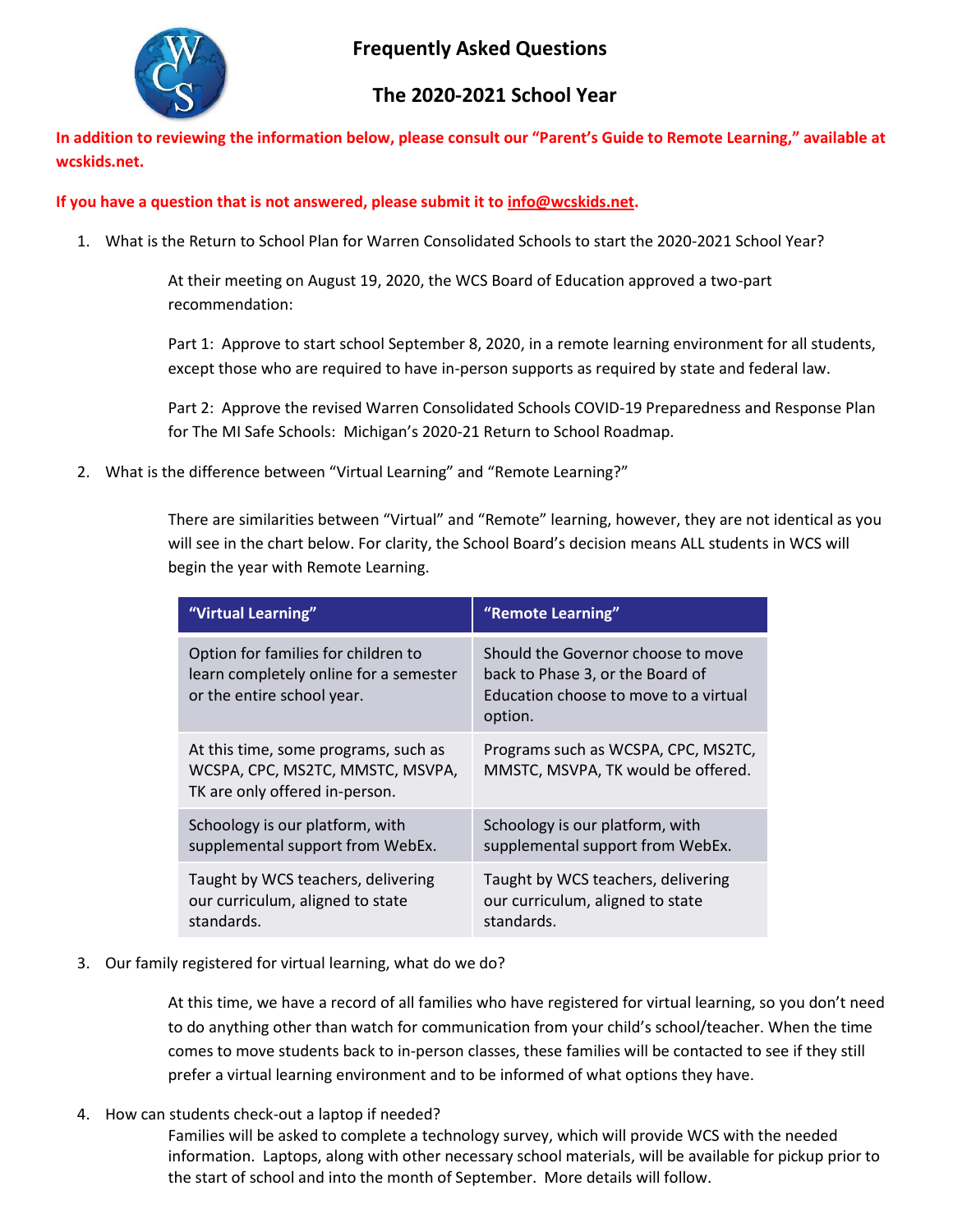5. My child is in one of the WCS Pre-K programs (World of Fours, Paid Pre-school), how does this impact us?

Families who have registered for one of our Pre-K programs will be contacted by our Early Childhood Education team to outline how our Remote Plan will impact them.

6. Last spring was a challenge for our family, how will remote learning be different?

Our plan last spring was a quick response to a crisis situation. As reflected in our Parent's Guide to Remote Learning, we will offer a more rigorous program with more academic instructional expectations along with a commitment to providing mental health supports for students.

7. What is Schoology?

Put simply, Schoology is a Virtual Classroom where a teacher can interact with students and post information and assignments to complete. It will serve as our single platform for teachers and students during Remote Learning.

For parents, they will be able to log in to Schoology and access information for all their children.

8. My son/daughter has an IEP, and I am worried about how they will receive the services they need in a Remote Environment. What is the plan for our family?

> All students with an IEP will be contacted by a member of our Special Education Department to write an Individualized Contingency Learning Plan. This document will be written in collaboration with families, and will overview the supports and services students will receive in a Remote Learning Environment.

In addition, Primary providers will be taking data on IEP goals this fall. This data will be utilized to discuss IEP services later in the first semester or second trimester. Decisions will be made collaboratively with parents via an IEP or IEP Amendment based on parent input.

Beginning with our Contingency Learning Plan and IEP process, we may make arrangements for students to come in to our buildings for support services.

9. Last spring, there were no grades for students. Will that be the same in a Remote Environment?

Students should expect to receive grades as they have in the past. High School students will earn credit and should expect to see their performance reflected in their Grade Point Average.

10. Will there be the option later in the year to go face to face?

Our goal is to return all students to in-person learning at some point this year, depending on the status of the pandemic. For those students who elect to remain on a virtual schedule, adjustments will be considered at that time.

### 11. Has the board considered a hybrid plan?

In July, another Macomb County district approached the Macomb Intermediate School District with a similar concept. In response, Pupil Service Contacts throughout our county received guidance in a meeting from the Supervisor of Pupil Accounting from the MISD that such schedules, under the traditional law that was updated by the Legislature last weekend, would put a district in a position of being funded only for the students who were present for a day of instruction. Considering that risk, we chose not to pursue development of a hybrid schedule.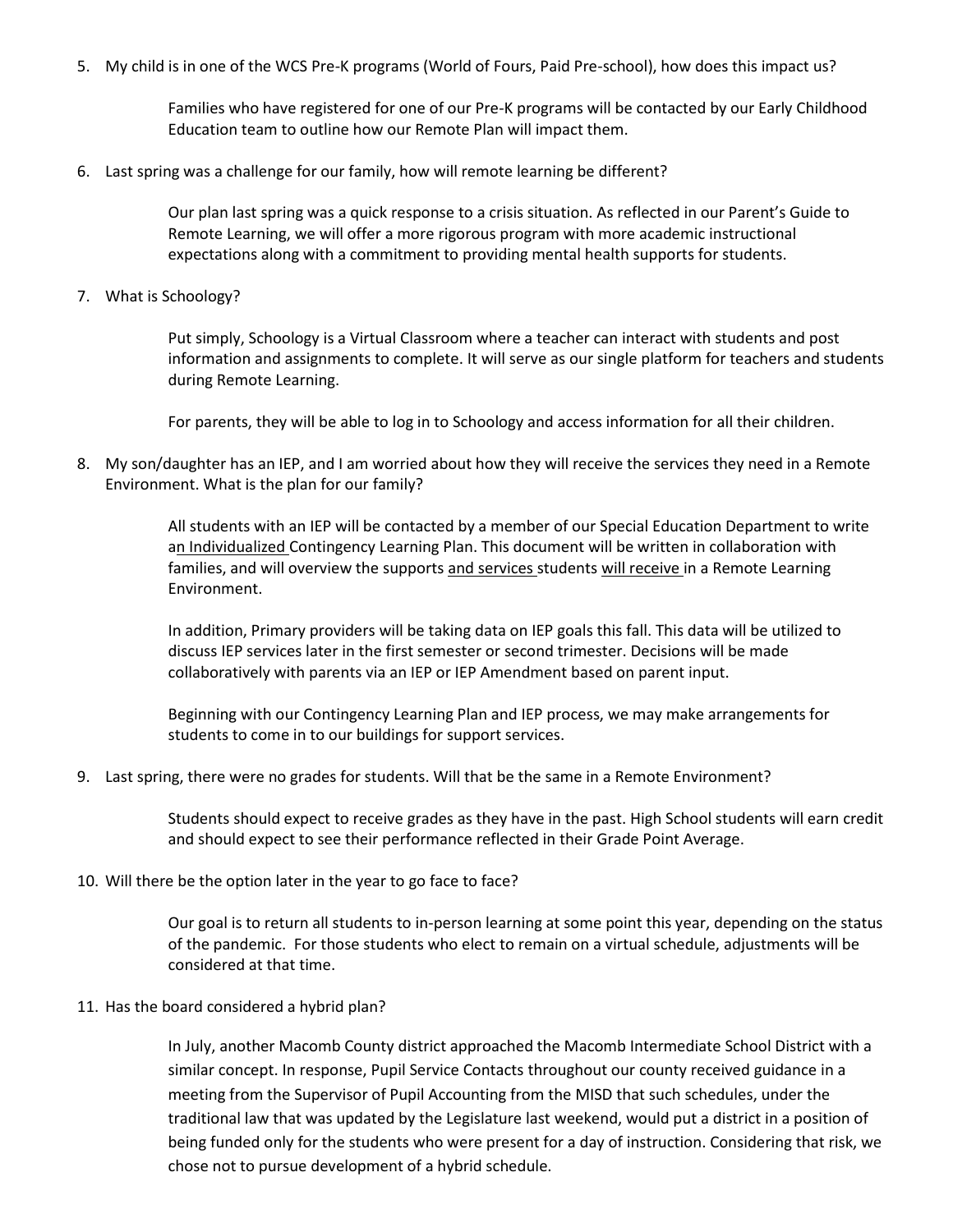On a related note, earlier in the summer, the district was pursuing both an in-person and a virtual option for families. The results of our Fall Parent Option Survey showed 37% of our parents wanted inperson learning, 40% wanted to keep their children home, and 22% were unsure.

12. Do you have a plan to provide counseling and other mental health supports for students?

Yes, part of our plan for Remote Instruction involves a check-in (every day for elementary students, three days per week for secondary) where teachers can talk with students and develop relationships. Should teachers see students struggling, they will be referred to a member of our Counseling Department.

In addition, counselors will be available to students should they feel as though they need support.

13. What criteria will you put in place to bring students back to school?

The district will continue to work with the Macomb County Health Department and consider directives from the Governor's Office, informing our ongoing review of how to safely bring students back to school.

14. What about athletics, marching band, and extra-curricular activities?

In the interest of safety that prompted the district to start school in a Remote Learning environment, athletics, marching band, and extra-curricular activities are temporarily suspended and will be reevaluated as part of our return to in-person learning. Many schools and universities in Michigan and across the country have made the difficult decision to suspend activities in the interest of safety.

15. Will there be an Open House this fall?

While they will look different, and will likely be virtual events, we will hold Open House this fall for families. We see this as a good opportunity for parents to ask questions and ensure they know how to best support their children's learning.

16. How will my child get a lunch?

Our Nutrition Services Department will continue to offer meals for all students while in a remote environment on school days. Please watch for additional updates on times and locations for picking up food.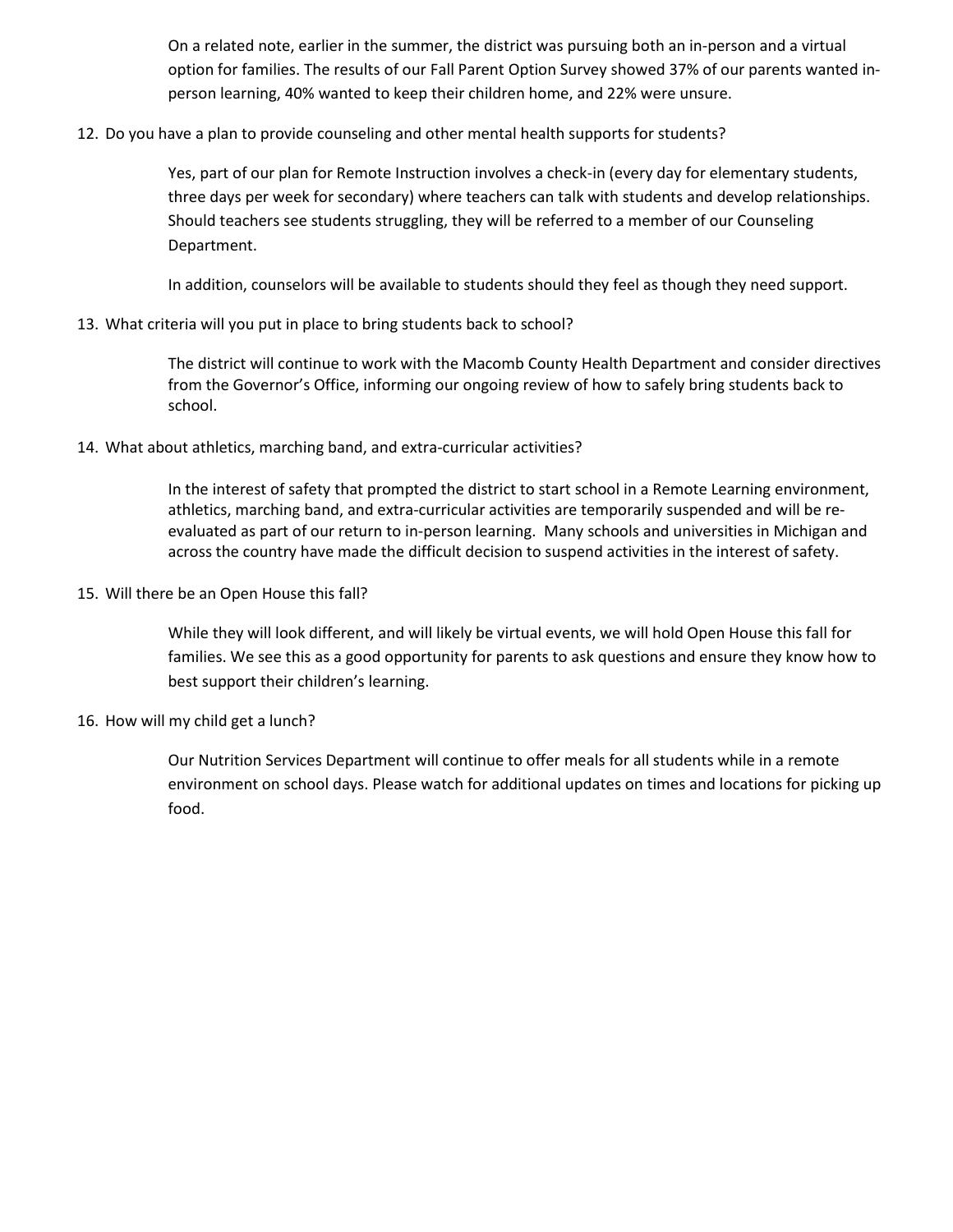# **أسئلة متكررة يس العام الدرا 2021-2020**

# بالإضافة إلى مراجعة المعلومات أدناه ، يرجى الرجوع إلى "دليل الوالدين للتعلم عن بعد" المتاح على wcskids.net.

## **إذا كان لديك سؤال لم يتم الرد عليه، يرىج إرساله إىل net.wcskids@info.**

1. ما هي خطة العودة إلى المدرسة لمدارس وارن الموحدة لبدء العام الدراسي 2020-2021؟

ي ֦֧֦֧֦֧֦֧ׅׅׅׅׅ֚֚֚֚֡֜֓֡֜֜֓֡֡֜֓֡֡֡֬֜֓֡֡֬֜֓֡֬֜֓֡֬ اجتماعهم ف ف 19 أغسطس 2020 ، وافق مجلس التعليم WCS عىل توصية من جزأين: ي

الجزء 1: الموافقة على بدء الدراسة في 8 سبتمبر 2020 ، في بيئة التعلم عن بُعد لجميع الطلاب ، باستثناء أولئك المطلوب منهم الحصول ي ֦֧֦֧֦֧֦֧֦֧֦֧֧֦֧֧֦֧֜֜֓֓֡֜֓֓֜֜֓֜֜֓֕ ُ ي ֦֧֦֧֦֧֦֧֦֧֜֜֜

على دعم شخصي وفقًا لما يقتضيه قانون الولاية والقانون الفيدرالي.

الجزء 2: الموافقة على خطة الاستعداد والاستجابة لمدارس وورين الموحدة المعدلة لـ COVID-19 للمدارس الآمنة في MI: خارطة طريق ي ֦֧֦֧֦֧֚֚֚֚֡֝֜֡֜

> العودة إلى المدرسة في ميشيغان 2020-21. ي ֦֧֦֧֦֧֦֧֦֧֦֧

#### 2. ما هو الفرق بين "التعلم الافتراضي" و "التعلم عن بعد"؟ ا

֦֧֦֧֦֧֦֧֦֧֚֚֚֡֜֜֜֜֜֜֜֜֜

هناك أوجه تشابه بين التعلم "الافتراضي" و "البعيد" ، ومع ذلك ، فهي ليست متطابقة كما سترى في الرسم البياني أدناه. للتوضيح ، يعني قرار ي ي ֦֧֦֧֦֧֚֚֚֚֚֡֝֜֡֜ ا , ي ֦֧֢֦֧֦֧֚֚֚֚֡֝֜֜֜֜֜֜֜֜ مجلس المدرسة أن جميع الطلاب في WCS سيبدأون العام بالتعلم عن بُعد. ُ

| التعلم الافتراضي"                                                                                               | "التعلم عن بعد"                                   |
|-----------------------------------------------------------------------------------------------------------------|---------------------------------------------------|
| خيار للعائلات للأطفال للتعلم على الانترنت تماما                                                                 | إذا اختار الحاكم العودة إلى المرحلة الثالثة، أو   |
| لمدة فصل دراسي أو السنة الدراسية بأكملها                                                                        | مجلس التعليم اختار الانتقال إلى خيار افتراضي      |
| في هذا الوقت، يتم تقديم بعض البرامج، مثل                                                                        | سيتم تقديم برامج مثل                              |
| WCSPA <cpc <mmstc="" <ms2tc="" <msvp<="" td=""><td>WCSPA <cpc <<="" <mmstc="" <ms2tc="" td=""></cpc></td></cpc> | WCSPA <cpc <<="" <mmstc="" <ms2tc="" td=""></cpc> |
| فقط شخصيا                                                                                                       | MSVPA .TK.                                        |
| المدرسة هي منصتنا، مع دعم تكميلي من وببيكس                                                                      | المدرسة هي منصتنا، مع دعم تكميلي من وببيكس        |
| WebEx                                                                                                           | WebEx                                             |
| تقديم منهجنا، يدرسه معلمي مدارس وورن،                                                                           | تقديم منهجنا، يدرسه معلمي مدارس وورن،             |
| يتماشى مع معايير الدولة                                                                                         | يتماشى مع معايير الدولة                           |

3. أسرتنا مسجلة في التعلم الافتراضي ، ماذا نفعل؟ ا ي ֦֧֦֧֦֧֦֧֦֧֦֧֦֛֚֚֚֚֡֝֜֜֜֓֡֜֜֜֜֜֜

في هذا الوقت ، لدينا سجل لجميع العائلات التي سجلت للتعلم الافتراضي ، لذلك لا تحتاج إلى فعل أي شيء آخر غير مراقبة التواصل من ا ֦֧֦֧֦֧֦֧֦֧֦֧֦֛֚֚֚֚֡֝֜֜֜֓֡֜֜֜֜֜֜

مدرسة / مدرس طفلك. عندما يحين الوقت لإعادة الطلاب إلى الفصول الدراسية الشخصية ، سيتم الاتصال بهذه العائلات لمعرفة ما إذا كانوا

لا يزالون يفضلون بيئة تعليمية افتراضية ولإعلامهم بالخيارات المتاحة لديهم.

4. كيف يمكن للطلاب فحص الكمبيوتر المحمول إذا لزم الأمر؟

سيُطلب من العائلات إكمال مسح تقني ، والذي سيزود WCS بالمعلومات المطلوبة. ستتوفر أجهزة الكمبيوتر المحمولة ، جنبًا إلى جنب مع ُ

المواد المدرسية الضرورية الأخرى ، للاستلام قبل بدء المدرسة وحتى شهر سبتمبر. مزيد من التفاصيل سوف تتبع.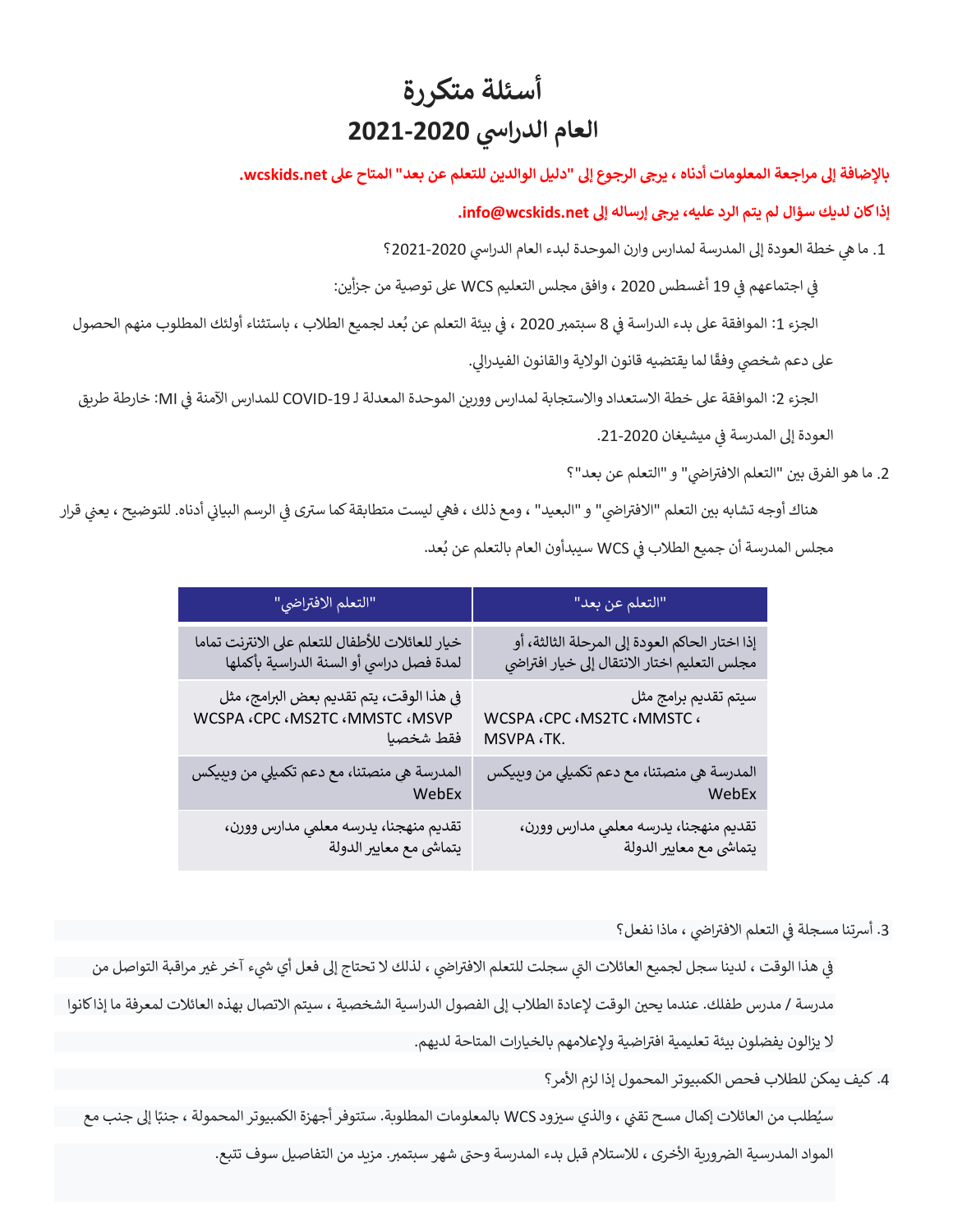5. طفلي في أحد برامج WCS لمرحلة ما قبل الروضة (عالم الأربع ، روضة أطفال مدفوعة الأجر ) ، كيف يؤثر ذلك علينا؟ ֦֧֦֧֦֧֦֧֦֧֦֧֧֦֧֦֧֚֚֚֡֜֜֜֓֜֜֜֜֜֜֜֞֜֜

سيتم الاتصال بالعائلات التي سجلت في أحد برامج صف ما قبل الروضة لدينا من قبل فريق تعليم الطفولة المبكرة لدينا لتحديد كيفية تأثير ي ֦֧֦֧֦֧֦֧֦֧ׅׅׅ֪֪ׅ֚֚֚֚֡֜֜֜֜֓֡֡֜֓֡֡֡֜֓֡֡֜֡֜֓֡֡֡֬ خطتنا عن بُعد عليهم. ُ

6. شكل الربيع الماضي تحديا لعائلتنا ، كيف سيكون التعلم عن بعد مختلفا؟

كانت خطتنا في الربيع الماضي استجابة سريعة لوضع متأزم. كما هو موضح في دليل أولياء الأمور الخاص بنا للتعلم عن بعد ، سوف نقدم برنامجًا ֦֧֦֧֦֧֦֧֦֧֦֧֦֧֦֧֧֦֧֧֦֧֜֜֓֓֜֜֜֓ ي ֦֧֦֧֦֧֦֧֦֧ׅׅׅ֪֪ׅ֚֚֚֚֡֜֜֜֜֓֡֡֜֓֡֡֡֜֓֡֡֜֡֜֓֡֡֡֬

> : أكثر صرامة مع المزيد من التوقعات التعليمية الأكاديمية جنبًا إلى جنب مع الالتزام بتوفير دعم الصحة العقلية للطلاب. :<br>ا

> > 7. ما هو برنامج سكولوجي؟

ببساطة، سكولوجي عبارة عن فصل دراسي افتراضي حيث يمكن للمدرس التفاعل مع الطلاب ونشر المعلومات والواجبات لإكمالها. سيكون ي ا بمثابة منصة واحدة للمعلمين والطلاب أثناء التعلم عن بعد.

بالنسبة لآلباء ، سيتمكنون من تسجيل الدخول إىل Schoology والوصول إىل المعلومات لجميع أطفالهم.

8. إبني/إبنتي لديه IEP وأنا قلق بشأن كيفية تلقيهم للخدمات التي يحتاجون إليها في بيئة نائية. ما هي خطة عائلتنا؟ ي ֦֧֢֦֧֦֧֦֧֚֚֡֜֜֜

جميع الطالب الذين لديهم IEP سيتواصلون مع أحد أعضاء قسم التعليم الخاص لدينا لكتابة خطة تعلم فردية. ستتمكتابة هذا المستند بالتعاون مع العائلات ، وسوف يعرض نظرة عامة على الدعم <u>والخدمات</u> التي <u>سيتلقاها</u> الطلاب في بيئة التعلم عن بعد. ي ֦֧֦֧֦֧֦֧֦֧֦֧֚֚֡֜֜֓֓֡֜֜֓֡֡֜֡֜֓֡֡֬֜

لاحقًا في الفصل الدراسي الأول أو الفصل الثاني سيتم اتخاذ القرارات بشكل تعاوني مع أولياء الأمور عبر تعديل IEP و من الممكن أن نقوم بعمل ي .<br>ذ .<br>الترتيبات للطلاب للدخول إلى مبانينا للحصول على خدمات الدعم.

> 9. الربيع الماضي ، لم تكن هناك درجات للطلاب. هل سيكون هذا هو نفسه في بيئة نائية؟ ي ֦֧֢֦֧֦֧֦֧֦֧֦֧֦֧ׅ֪֪ׅ֦֛֚֚֚֡֜֜֜֜֜֜֜֜֜֜֝֜

يجب أن يتوقع الطلاب الحصول على درجات كما في الماضي. سيحصل طلاب المدارس الثانوية على رصيد ويجب أن يتوقعوا رؤية أدائهم ي .<br>ذ ينعكس في معدل درجاتهم. ي ֧֦֧֢֦֧֦֧֚֚֡֝֜֜֜

> 10. هل سيكون هناك خيار في وقت لاحق من العام للتدريس وجها لوجه؟ ļ

ًهدفنا هو إعادة جميع الطلاب إلى التعلم الشخصي في وقت ما من هذا العام ، اعتمادًا على حالة الوباء. بالنسبة لأولئك الطلاب الذين يختارون .<br>. البقاء على جدول افتراضي ، سيتم النظر في التعديلات في ذلك الوقت. .<br>. ي i ا

> 11. هل نظر المجلس في خطة مختلطة؟ ֦֧֢֦֧֦֧֚֚֚֡֝֜֜֜

.<br>في يوليو ، اقتربت مقاطعة أخرى في مقاطعة ماكومب من منطقة مدارس ماكومب المتوسطة بمفهوم مماثل. رداً على ذلك ، تلقت جهات اتصال ي ì ي ֦֧֢֦֧֦֧֦֧֚֚֡֜֜֜ خدمة التلميذ في جميع أنحاء مقاطعتنا توجيهات في اجتماع من مشرف محاسبة التلميذ من MISD بأن مثل هذه الجداول ، بموجب القانون ي ֦֧֢֦֧֦֧֦֧֢ׅׅ֚֚֚֡֜֜֜֜֡֜֓֡֡֜֓֡֡֡֜֓֡֬ i التقليدي الذي تم تحديثه من قبل الهيئة التشريعية في نهاية الأسبوع الماضي ، من شأنها أن تضع المنطقة في وضع يمكنها من التمويل فقط ي ֦֧֦֧֦֧֦֧֦֧֦֧֚֚֡֜֜֓֓֡֜֜֓֡֡֜֡֜֓֡֡֬֜ ي ļ للطلاب الذين حضروا ليوم التعليمي. بالنظر إلى هذا الخطر، اخترنا عدم متابعة تطوير جدول زمني مختلط.

12. هل لديك خطة لتقديم الاستشارة وغيرها من أشكال دعم الصحة العقلية للطلاب؟

نعم ، يشتمل جزء من خطتنا للتعليم عن بعد على تسجيل وصول (كل يوم لطلاب المرحلة الابتدائية ، ثلاثة أيام في الأسبوع للمرحلة الثانوية) ي ֧֦֧֢֦֧֦֧֦֧֚֚֡֜֜ حيث يمكن للمدرسين التحدث مع الطلاب وتطوير العلاقات. إذا رأى المعلمون أن الطلاب يكافحون ، فسيتم إحالتهم إلى أحد أعضاء قسم اإلرشاد لدينا.

بالإضافة إلى ذلك ، سيكون المستشارون متاحين للطلاب إذا شعروا أنهم بحاجة إلى الدعم.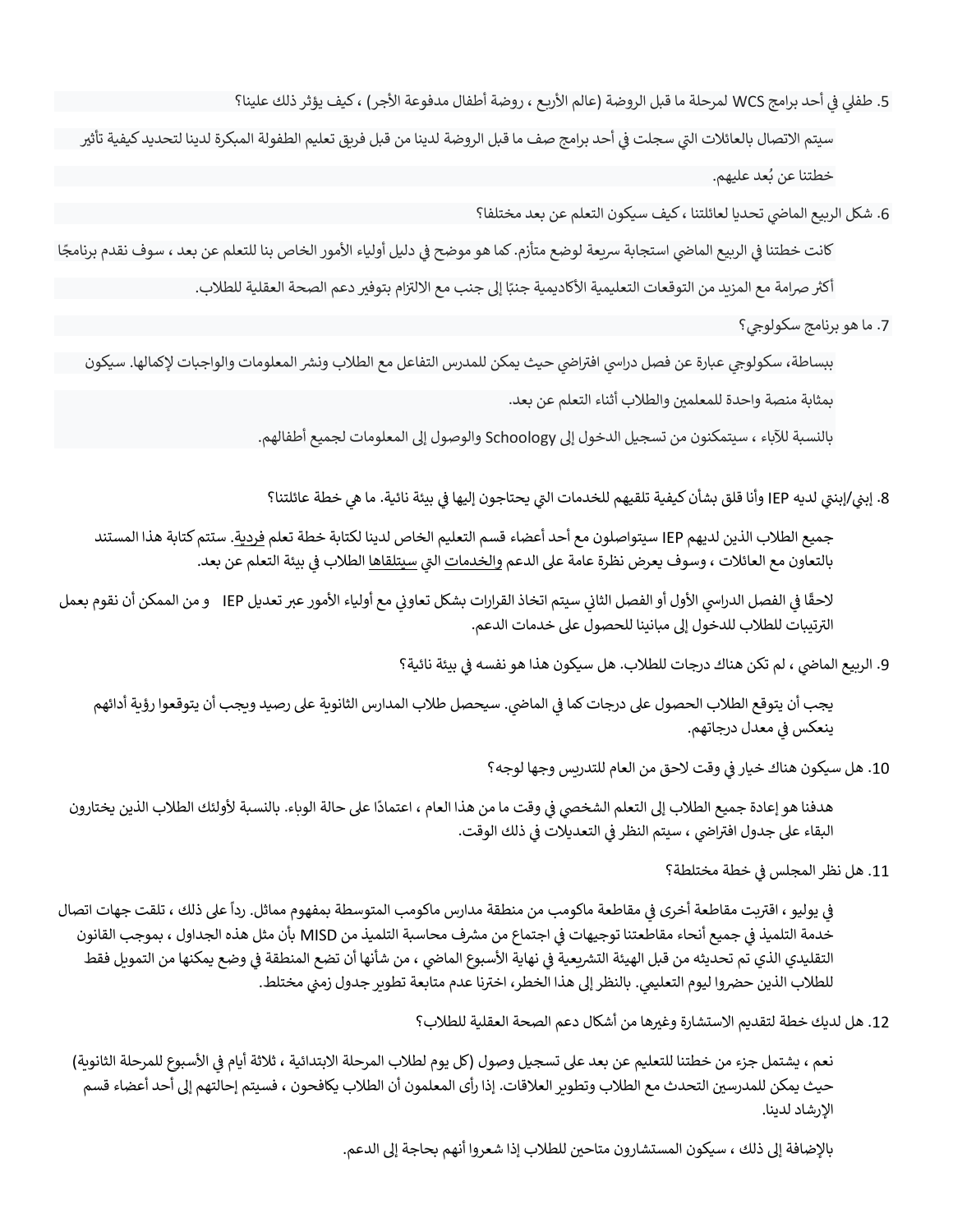13. ما هي المعايير التي ستضعها لإعادة الطلاب إلى المدرسة؟

ستواصل المنطقة العمل مع إدارة الصحة بمقاطعة ماكومب والنظر في التوجيهات الصادرة عن مكتب الحاكم ، لإبلاغ مراجعتنا المستمرة ي ֦֧֦֧֦֧֦֧֦֧֦֧֦֧֧֦֧֧֦֧֜֜֓֓֡֓֜֜֓֜֜֓֓֡֬ لكيفية إعادة الطالب بأمان إىل المدرسة.

14. ماذا عن ألعاب القوى، وفرقة المسيرة، واألنشطة الالصفية؟

وحرصاً على السلامة التي دفعت المنطقة إلى بدء الدراسة في بيئة التعلم عن بعد، يتم تعليق ألعاب القوى وفرقة المسيرة والأنشطة اللاصفية مؤقتًا وسيتم إعادة تقييمها كجزء من عودتنا إلى التعلم الشخصي. وقد اتخذت العديد من المدارس والجامعات في ميشيغان وفي جميع أنحاء البالد قرارا صعباً بتعليق الأنشطة لصالح السلامة.

15. هل سيكون هناك أوبن هاوس (زيارة الصف و المدرسة) هذا الخريف؟

في حين أنها ستبدو مختلفة، ومن المحتمل أن تكون أحداثًا افتراضية، سنعقد الأوبن هاوس هذا الخريف للعائلات. نحن نرى أن هذه فرصة ֦֧֢֦֧֦֧֦֧֚֚֡֜֜֜ جيدة للآباء لطرح الأسئلة والتأكد من أنهم يعرفون أفضل طريقة لدعم تعلم أطفالهم.

16. كيف سيحصل طفلي على الغداء؟

سيستمر قسم خدمات التغذية لدينا في تقديم وجبات الطعام لجميع الطلاب أثناء وجودهم في بيئة بعيدة في أيام المدرسة. يرجى مراقبة ي ֧֦֧֢֦֧֦֧֦֧֚֚֡֜֜֜ ي ֧֦֧֢֦֧֦֧֦֧֚֚֡֝֜֜֜֜֜֜֜ ي ֦֧֦֧֦֧֢֦֧֦֧֦֧֜֜ التحديثات الإضافية في أوقات وأماكن التقاط الطعام. ي į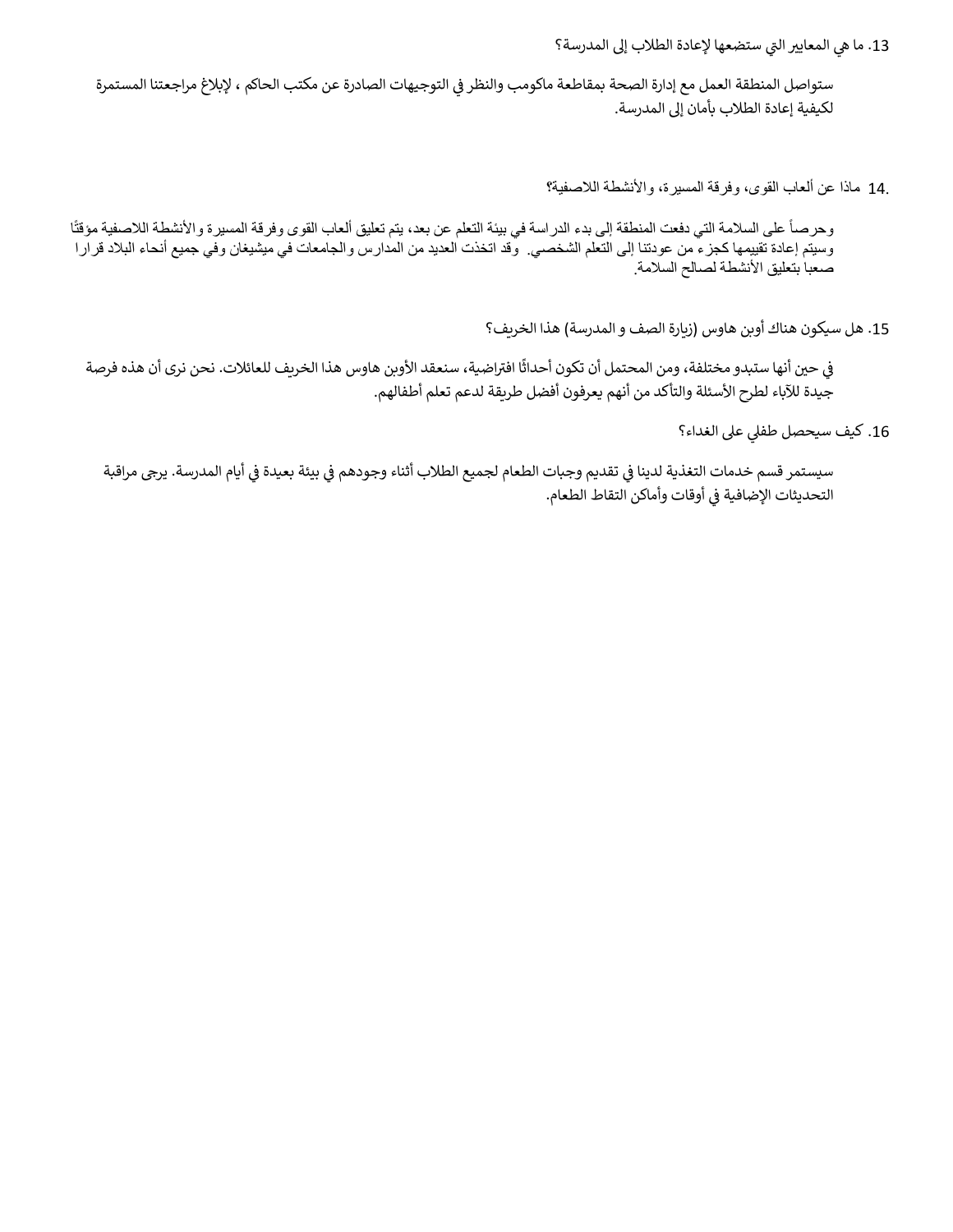Warren Consolidated Schools  $8<sub>k</sub>$ **Schoology** 



# **Schoology Features that Enhance the Digital Learning Experience:**



**Instructional Tools**

Various assignment features allowing teachers to create media-rich lessons.

Robust assessment features.

Grading tools allow teachers to provide many forms of feedback.



# **Schoology Connections**

Single Sign On with Office 365, no need for students to have multiple logins and passwords.

Partnerships with various sites like YouTube, Khan Academy, etc. so all tools are woven into one platform.

|    |                 | Sachoology <sup>-</sup> Q Heme Courses Groups Resources | o o o Jane Smith |
|----|-----------------|---------------------------------------------------------|------------------|
|    | Recent Activity | <b>Recent Activity</b>                                  | Reminders        |
|    | Calendar        |                                                         |                  |
|    | Messages        |                                                         | Upcoming         |
|    | People          |                                                         |                  |
| œ. | App Center      | m                                                       | Suggested Apps   |
|    |                 |                                                         |                  |

Students love Schoology because it's designed like the technologies they like to use outside of class. They become more invested in learning through online discussions, sharing their ideas via videos and images, and simply engaging in a safe, moderated online environment.



# **Communication**

Students and Teachers can interact through interactive discussion boards.

Safe/Moderated messaging features.

Parent accounts available.



# **Mobile Applications**

Connect anywhere on any device.

App available on iOS, Android, Kindle and Chromebook devices.

Complete assignments, participate in discussions, view feedback and grades all from the app, without the need for a computer.



Schoology works with PowerSchool on various levels.

PowerSchool manages courses so there is no need for teachers or students to register, it's done for them.

Grades can be transferred directly to Unified Gradebook and Parent Portal.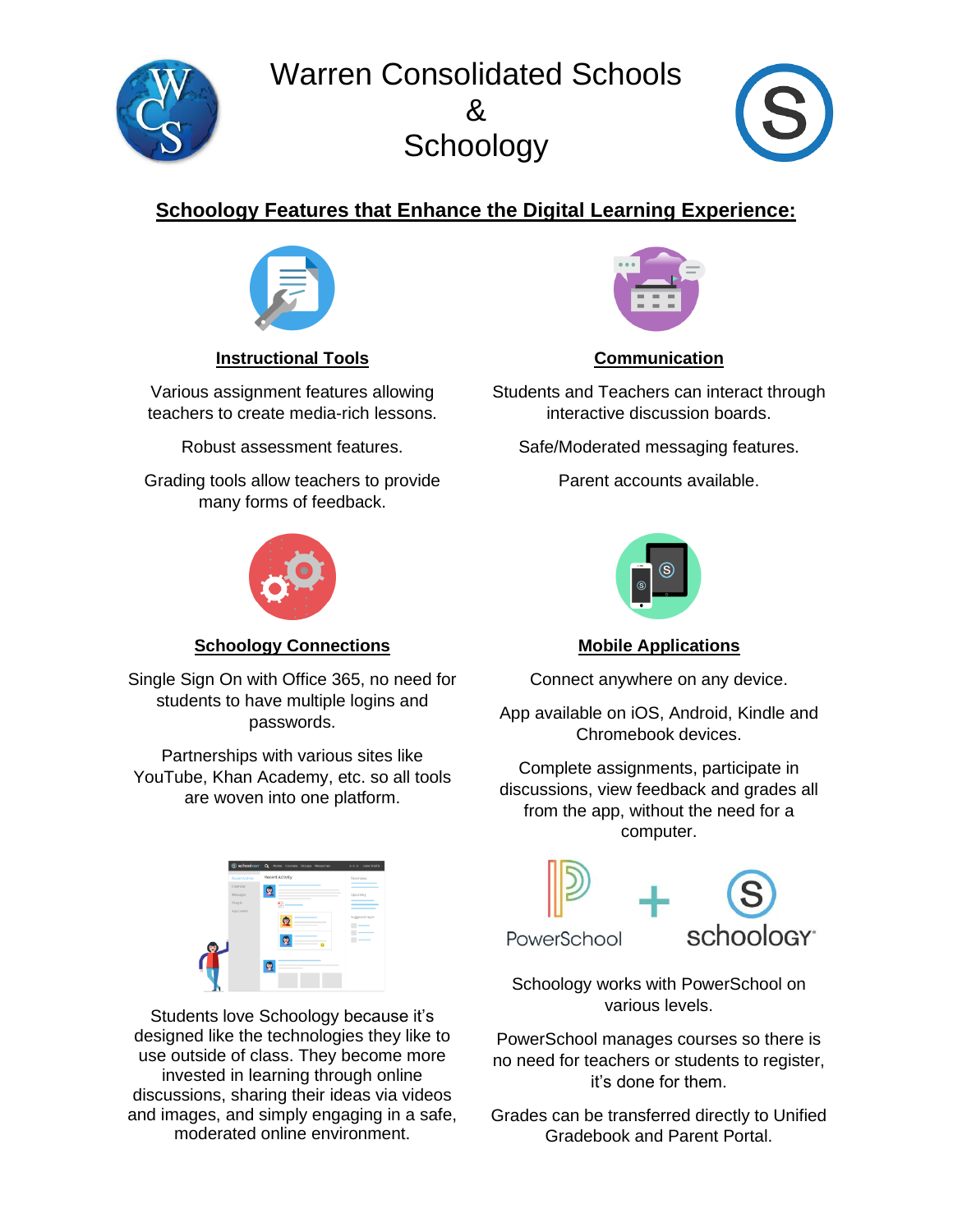# Warren Consolidated Schools







# **Parent Preview/Training Dates:**

In addition to handouts and prerecorded videos on our website, we will offer parent trainings on the following days/times:

August  $26 - 2$  pm August 27 – 2 pm August 27 – 6 pm September 2 – 9 am September 3 – 9 am September 3 – 6 pm

Parents can join these trainings by clicking on [this link,](https://wcskids.webex.com/meet/fkyewski) no preregistration is required.

Please watch our website, wcskids.net, for a translated version of this training.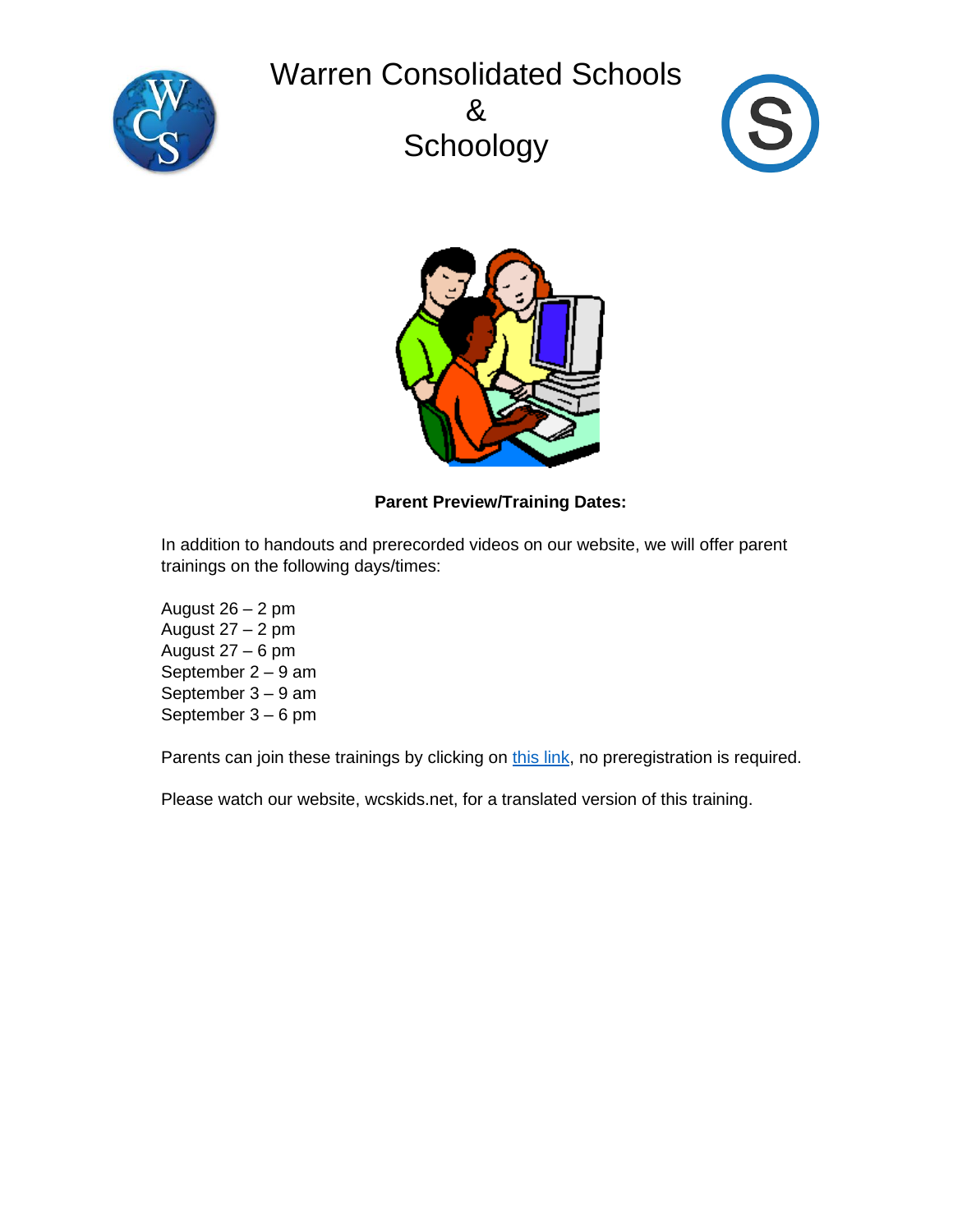Warren Consolidated Schools  $8<sub>k</sub>$ **Schoology** 



# **ميزات برنامج سكولوجي التي تعزز تجربة التعلم الرقمي:**



**تواصل** 

يمكن للطالب االتصاالت والمعلمين التفاعل من خالل لوحات النقاش التفاعلية. ميزات مراسلة آمنة/معتدلة. حسابات لألهالي متاحة



**أدوات تعليمية** 

ميزات مهمة مختلفة تسمح للمعلمين إلنشاء دروس غنية بالوسائط. ميزات تقييم قوية. تسمح أدوات التصنيف للمعلمين بتقديم العديد من أشكال التغذية المرتدة



**تطبيقات الجوال** 

تواصل في أي مكان على أي جهاز. التطبيق متاح على أجهزة كرومبوك، أندرويد، كيندل، إكمال الواجبات والمشاركة في المناقشات وعرض المالحظات والدرجات من التطبيق ، دون الحاجة إلى جهاز كمبيوتر



**روابط سكولوجي** 

الدخول الموحد باستخدام أوفيس 365 ال حاجة ألن يكون لدى الطالب تسجيالت دخول وكلمات مرور متعددة.

شراكات مواقع مختلفة مثل يوتوب و كان آكاديمي وما إلى ذلك ، لذلك يتم نسج جميع األدوات في منصة واحدة.



**سكولوجي تعمل مع باور سكول على مختلف المستويات** 

تدير دورات لذلك ليست هناك حاجة للمعلمين أو الطالب للتسجيل ، ويتم ذلك بالنسبة لهم. يمكن نقل التقديرات مباشرة إلى دفتر التقديرات الموحد وبوابة األصل



يحب الطالب برنامج سكولوجي ألنها مصممة مثل التقنيات التي يحبون استخدامها خارج الصف. يصبحون أكثر استثما ًرا في التعلم من خالل المناقشات عبر اإلنترنت ، ومشاركة أفكارهم عبر مقاطع الفيديو والصور ، واالنخراط ببساطة في بيئة آمنة ومعتدلة على اإلنترنت